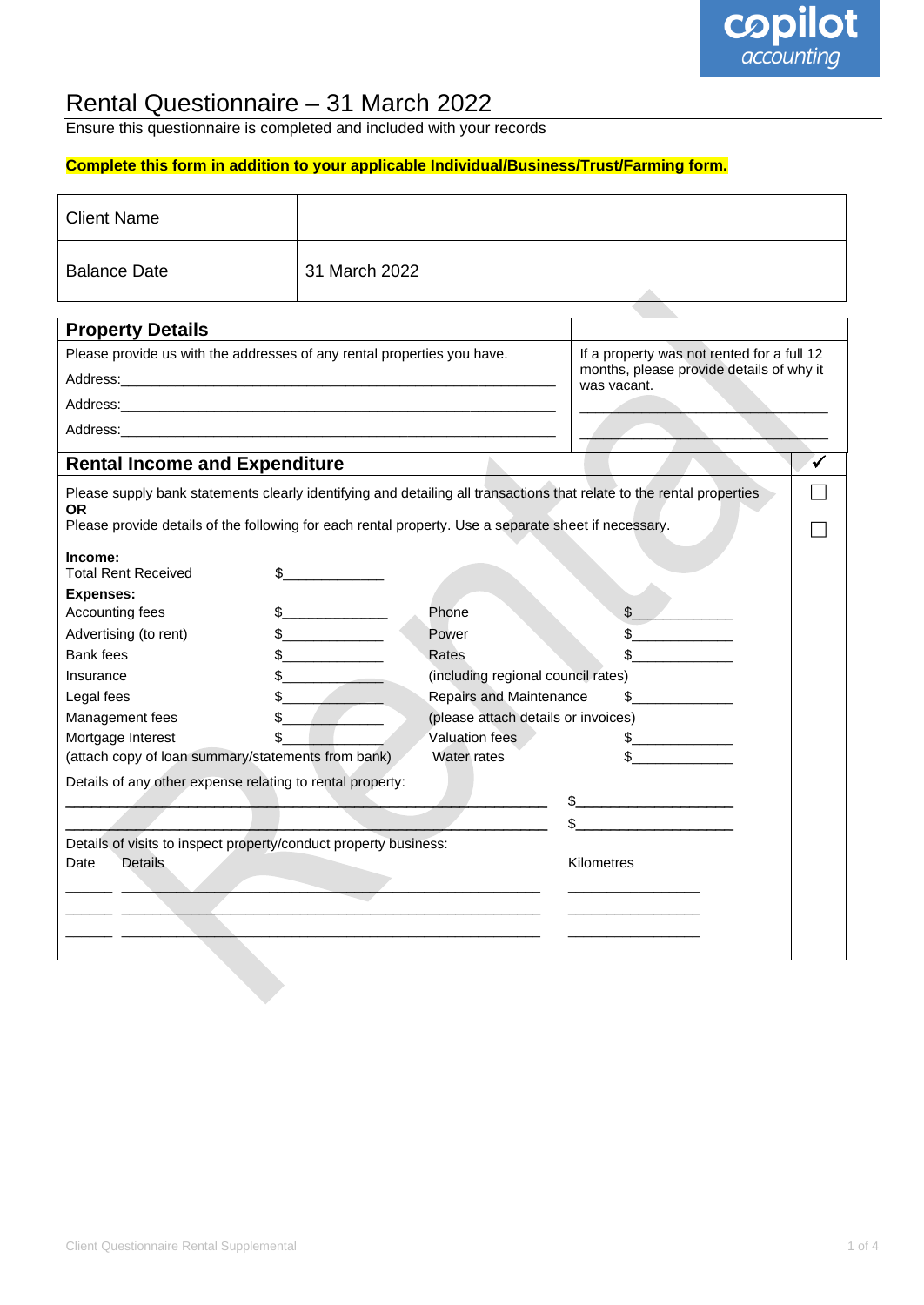### **copilot**<br>accounting

#### **Home Office Expenses**

| If part of your home is set aside principally for use as an office/workshop/storage area, please provide the following details:<br>Address for Home Office                                                                                                 |                       |                                            |                          |                                                   |  |  |
|------------------------------------------------------------------------------------------------------------------------------------------------------------------------------------------------------------------------------------------------------------|-----------------------|--------------------------------------------|--------------------------|---------------------------------------------------|--|--|
| Home Office area: - no change as per previous year                                                                                                                                                                                                         |                       |                                            |                          |                                                   |  |  |
| OR                                                                                                                                                                                                                                                         |                       |                                            |                          |                                                   |  |  |
| Area used for Business:                                                                                                                                                                                                                                    | $\sim$ m <sup>2</sup> |                                            |                          |                                                   |  |  |
| Total Area of House & Workshop:                                                                                                                                                                                                                            | m <sup>2</sup>        |                                            |                          |                                                   |  |  |
| <b>Actual Cost Method</b>                                                                                                                                                                                                                                  |                       |                                            |                          | OR IRD Square Metre Rate Method (see below note)* |  |  |
| Power                                                                                                                                                                                                                                                      |                       |                                            |                          |                                                   |  |  |
| Insurance (Building & Contents)                                                                                                                                                                                                                            | $\frac{1}{2}$         |                                            |                          |                                                   |  |  |
| Interest (House Mortgage)                                                                                                                                                                                                                                  |                       | Interest (House Mortgage)<br>$\frac{1}{2}$ |                          |                                                   |  |  |
| Rates (including regional council rates) \$                                                                                                                                                                                                                |                       |                                            |                          | Rates (including regional council rates) \$       |  |  |
| Rent                                                                                                                                                                                                                                                       | $\frac{1}{2}$         | Rent                                       |                          | \$                                                |  |  |
| Repairs & Maintenance                                                                                                                                                                                                                                      | $\sim$                |                                            |                          |                                                   |  |  |
| Telephone rental                                                                                                                                                                                                                                           |                       |                                            |                          |                                                   |  |  |
| Other                                                                                                                                                                                                                                                      |                       |                                            |                          |                                                   |  |  |
| <b>Total</b>                                                                                                                                                                                                                                               |                       |                                            |                          |                                                   |  |  |
| *Would you like to use the IRD rate? Currently it is \$42.75 per square metre. This allowance doesn't cover Mortgage Interest,<br>Rates or Rent costs so we would still require these amounts.                                                             |                       |                                            |                          |                                                   |  |  |
| <b>Covid-19 Wage Subsidy and Small Business Loan</b>                                                                                                                                                                                                       |                       |                                            |                          |                                                   |  |  |
| Have you received the Wage Subsidy? (please note all dates and receipts)                                                                                                                                                                                   |                       |                                            | $\overline{\phantom{a}}$ | Date rec: $\_\/\_\/\_\$ \                         |  |  |
| Have you received Resurgence Support Payments? (please note all dates and<br>receipts)                                                                                                                                                                     |                       |                                            | Σ                        | Date rec: $\_\/\_\/\_\$ \                         |  |  |
| Have you received the Government Small Business Loan?.                                                                                                                                                                                                     |                       |                                            | $\sim$                   | Date rec: $\_\/\_\/\_\$ \$                        |  |  |
| <b>Residential Land Withholding Tax</b>                                                                                                                                                                                                                    |                       |                                            |                          |                                                   |  |  |
| Have you sold residential property in New Zealand where Residential Land<br>Withholding Tax has been deducted and paid to the IRD? If so, provide details<br>e.g. IR1100 Residential land withholding tax return and other sale and purchase<br>documents. |                       |                                            | $\Box$                   |                                                   |  |  |
| <b>Residential Property Sales</b>                                                                                                                                                                                                                          |                       |                                            |                          |                                                   |  |  |
| Have you sold any residential property during the year (not otherwise detailed on<br>the information provided)?                                                                                                                                            |                       |                                            | $\overline{\phantom{a}}$ |                                                   |  |  |
| If yes, when was the property purchased?                                                                                                                                                                                                                   |                       |                                            |                          |                                                   |  |  |
| If it was purchased with 10 years of the sale date,                                                                                                                                                                                                        |                       |                                            | \$                       |                                                   |  |  |
| • what was the original purchase price                                                                                                                                                                                                                     |                       |                                            |                          |                                                   |  |  |
| • and the sale price?                                                                                                                                                                                                                                      |                       |                                            |                          |                                                   |  |  |
|                                                                                                                                                                                                                                                            |                       |                                            |                          |                                                   |  |  |
| <b>Mortgage Interest Paid on Residential Properties</b>                                                                                                                                                                                                    |                       |                                            |                          |                                                   |  |  |
| Have you incurred interest on residential properties owned (which is not your<br>main family home)? Is the interest also against properties other than residential<br>rentals? If so, please provide details of amount of interest and dates paid.         |                       | ×.                                         |                          |                                                   |  |  |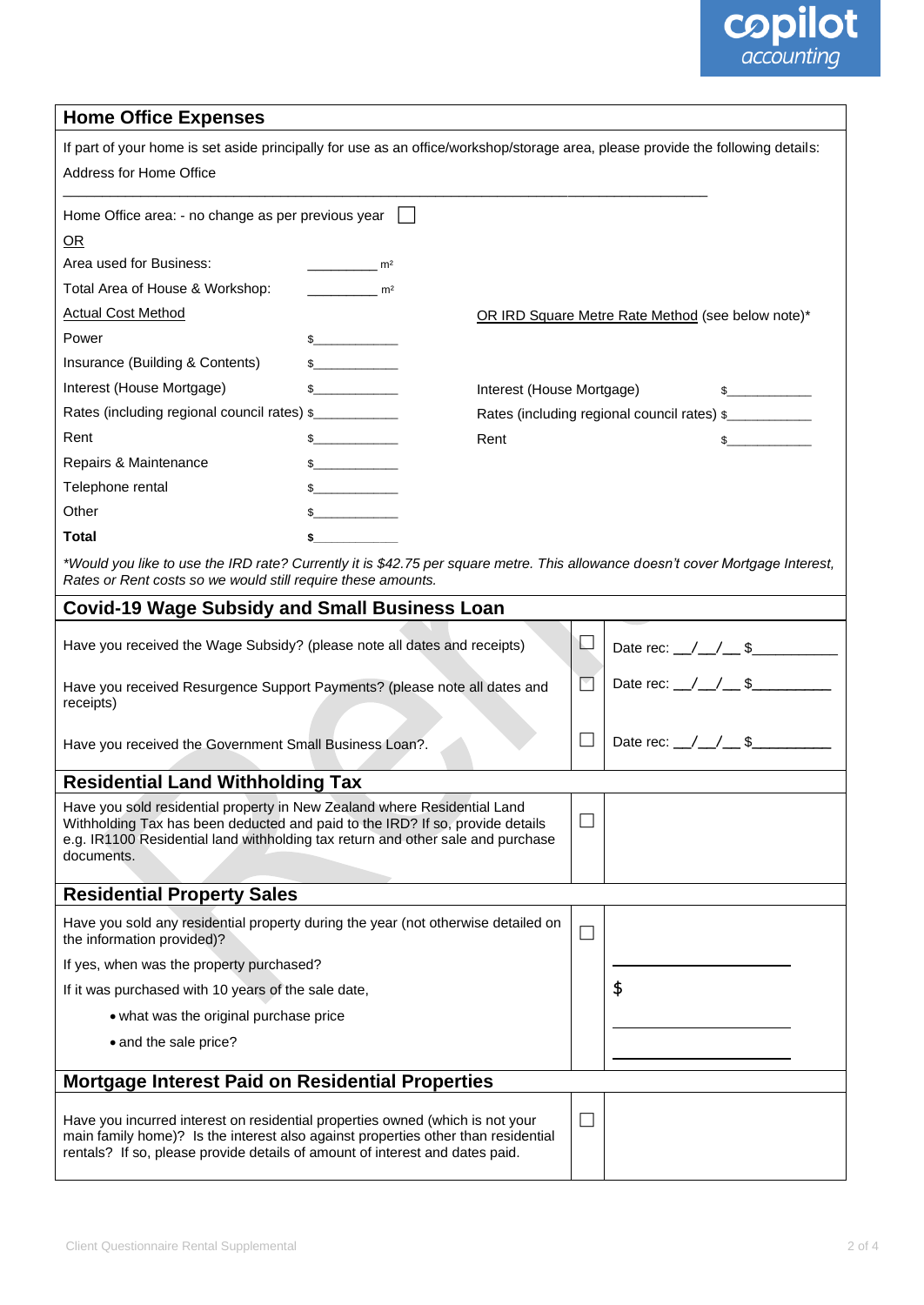## **copilot**<br>*accounting*

| <b>Mixed Use Holiday Home</b>                                                                                                                                                                                                                                                                                |                      |  |  |  |
|--------------------------------------------------------------------------------------------------------------------------------------------------------------------------------------------------------------------------------------------------------------------------------------------------------------|----------------------|--|--|--|
| Does this entity have a property (such as a holiday home or a bach) that is used privately and also to derive<br>income?                                                                                                                                                                                     |                      |  |  |  |
|                                                                                                                                                                                                                                                                                                              | Yes $\Box$ No $\Box$ |  |  |  |
|                                                                                                                                                                                                                                                                                                              |                      |  |  |  |
| Was the property empty for 62 days or more in the income year?<br>Yes $\Box$ No $\Box$<br>If yes, please complete the following section so we can determine the amount of allowable deductions.                                                                                                              |                      |  |  |  |
| <b>Mixed Use Holiday Home - Information Required</b>                                                                                                                                                                                                                                                         |                      |  |  |  |
| The number of days the property was empty during the income year                                                                                                                                                                                                                                             |                      |  |  |  |
| The number of days the asset was used by family or associated persons* during the income year<br>OR where income from any person received was less than 80% of market rate<br>* Associated persons include close relatives, or if owned by an entity, persons associated with the entity owning the property |                      |  |  |  |
| If there is more than one tenant who used the property through the year, please attach details.                                                                                                                                                                                                              |                      |  |  |  |
| Name of tenant:                                                                                                                                                                                                                                                                                              |                      |  |  |  |
| Relationship to owner (if any):                                                                                                                                                                                                                                                                              |                      |  |  |  |
| $\frac{1}{2}$<br>Amount of rent they paid:                                                                                                                                                                                                                                                                   |                      |  |  |  |
| Dates rented (From: To)                                                                                                                                                                                                                                                                                      |                      |  |  |  |
| Expenses incurred in respect of the property (the list below is not exhaustive - details of all expenses will be<br>required):                                                                                                                                                                               |                      |  |  |  |
| Cost of advertising for tenants                                                                                                                                                                                                                                                                              |                      |  |  |  |
| Cost of repairing damages caused by tenants                                                                                                                                                                                                                                                                  |                      |  |  |  |
| Number of days spent in the property while repairing damages caused by tenants                                                                                                                                                                                                                               |                      |  |  |  |
| Mortgage interest                                                                                                                                                                                                                                                                                            |                      |  |  |  |
| Rates                                                                                                                                                                                                                                                                                                        |                      |  |  |  |
| Insurance                                                                                                                                                                                                                                                                                                    |                      |  |  |  |
| Repairs/maintenance for general wear and tear                                                                                                                                                                                                                                                                |                      |  |  |  |
| Other (please give details) :                                                                                                                                                                                                                                                                                |                      |  |  |  |
|                                                                                                                                                                                                                                                                                                              |                      |  |  |  |